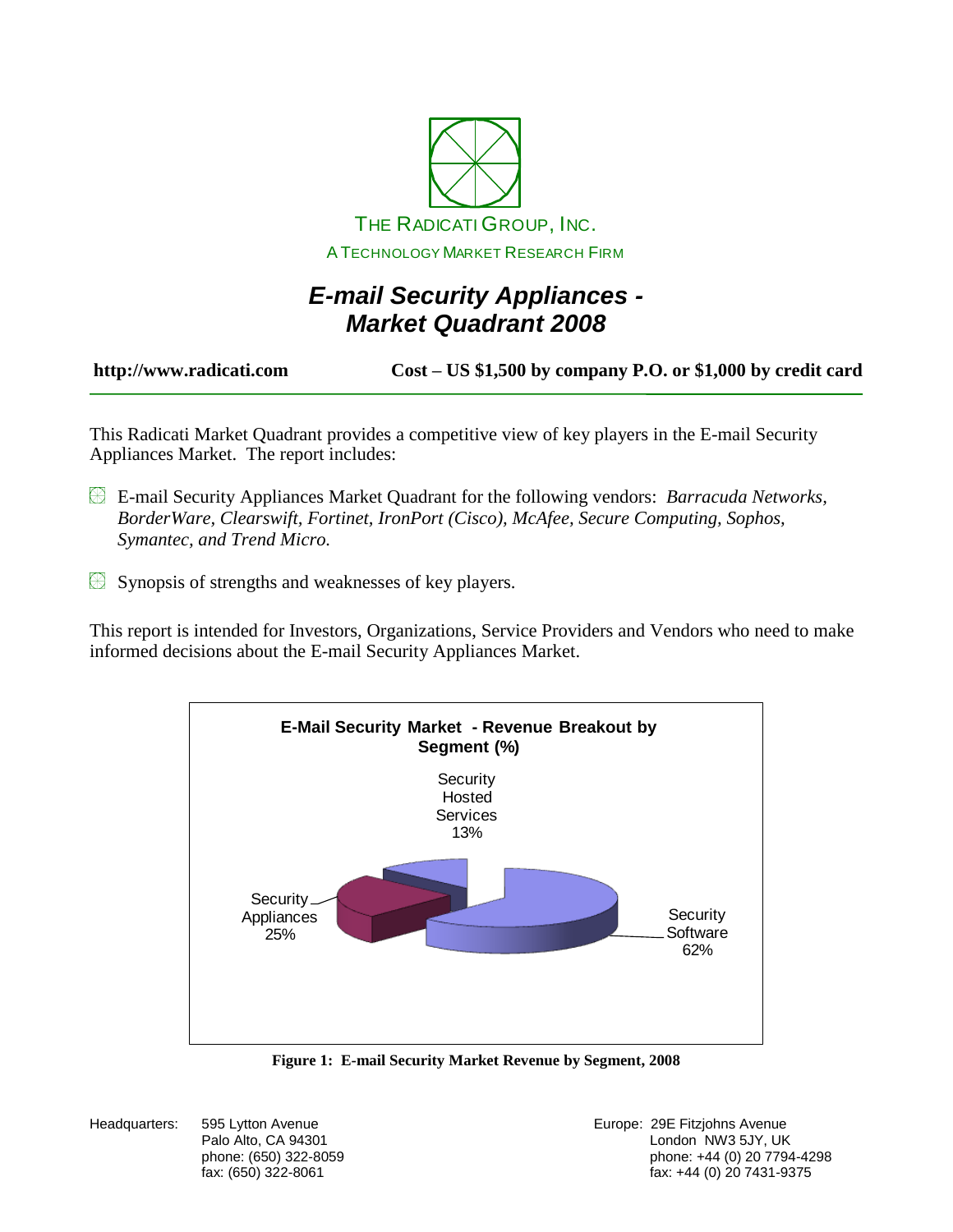## **About The Radicati Group, Inc.**

The Radicati Group, Inc. is a leading Market Research Firm specializing in emerging IT technologies. The company provides detailed market size, installed base and forecast information on a worldwide basis, as well as detailed country breakouts, in all areas of security, email archiving, regulatory compliance, wireless technologies, web services, identity management, instant messaging, unified communications, voice over IP, and more.

The company assists vendors to define their strategic product and business direction. It also assists corporate organizations in selecting the right products and technologies to support their business needs.

Our market research and industry analysis takes a global perspective, providing clients with valuable information necessary to compete on a global basis. We are an international firm with clients throughout the US, Europe and the Pacific Rim.

The Radicati Group, Inc. is headquartered in Palo Alto, CA, with offices in London, Hong Kong and Melbourne.

#### **ORDER FORM** *To order, please fill out the following form and return it to The Radicati Group at the address or fax shown on the front.*

| E-mail Security Appliances - Market Quadrant 2008                                                                 | Name                                                 |
|-------------------------------------------------------------------------------------------------------------------|------------------------------------------------------|
| Credit Card \$1,000<br>Cost (circle one): P.O \$1,500                                                             | Company                                              |
| International Orders: Payment must be in US dollars, drawn on a US bank<br>and must include bank routing numbers. | Address                                              |
| <b>Payment Method: □ Payment Enclosed</b>                                                                         | Please indicate street address - NO P.O. BOX please! |
| $\Box$ Please send invoice, P.O.#:                                                                                | City, State, Zip                                     |
| $\Box$ VISA $\Box$ MasterCard $\Box$ Amex                                                                         | Country                                              |
| Card Number:<br>Exp. Date:                                                                                        | Phone<br>Fax                                         |
| Signature                                                                                                         | Email                                                |

### **PLEASE SEE THE FOLLOWING PAGES FOR THE REPORT'S FULL TABLE OF CONTENTS.**